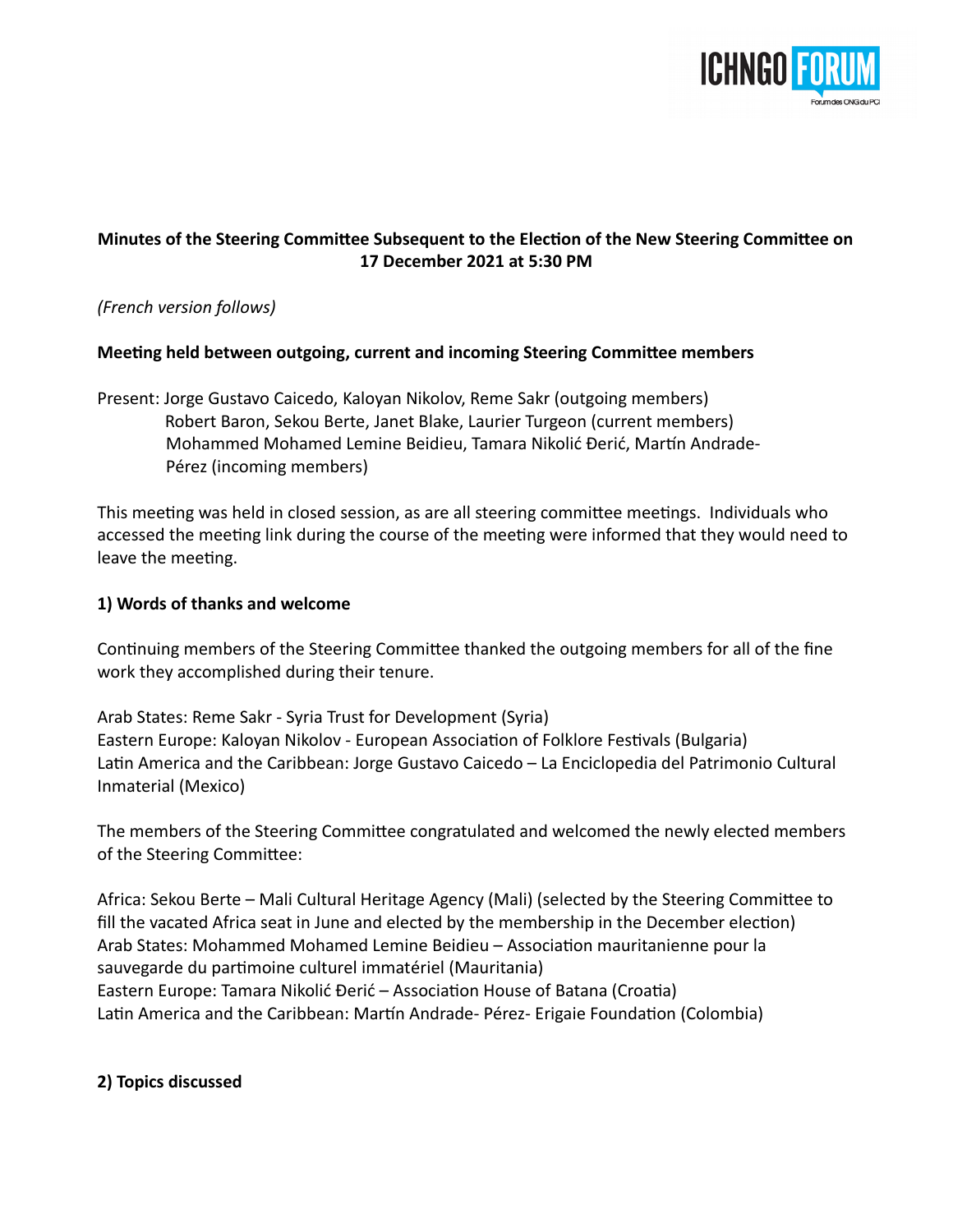

a) It was noted that both the outgoing and continuing Steering Committee members will pursue their work on the Survey of the Domains of Competency of ICH NGOs (aka Mapping Project) until it is completed. They will meet with Leandro Peredo of the Secretariat on January 19<sup>th</sup> at 16h00 (Paris time) to discuss the work carried out on the project to date and the completion of the project, including the final report. In the meantime, outgoing and continuing Steering Committee members will review their notes and begin to develop their contribution to the final report, including the identification of NGOs to be highlighted. It was suggested that the final report include a narrative account of the development and implementation of the survey, themes that emerged of domains of competency, perspectives by interviewees of UNESCO reporting requirements and ideas for improving internal communication within the ICH NGO Forum as well as possible methods for sharing expertise among NGOs and a list of key findings. It will also include graphs of data collected from the online survey and a list of all NGOs that responded to the online survey and participated in interviews. The report will be accompanied by an infographics file for each NGO interviewed and a list of vocabularies.

b) Outgoing Steering Committee President Jorge Gustavo Caicedo was praised for the outstanding report that he delivered to the Intergovernmental Committee (IGC). Discussing the IGC's reflections on the potential advisory roles of NGOs, it was indicated that there was strong support for the undertaking of advisory functions by NGOs.

c) The outgoing members of the Steering Committee departed the meeting following the discussion of the above items.

### **3. Meeting held between current and incoming Steering Committee members**

Present: Robert Baron, Mohammed Mohamed Lemine Beidieu, Sekou Berte, Janet Blake, Tamara Nikolić Đerić, Martín Andrade- Pérez, Laurier Turgeon

1) Following discussion about the expressed need of Forum members for better communication from the Steering Committee and within the Forum, there was agreement to take proactive steps to improve and expand communication. These may include the use of new online communication methods as well as expanded use of the Forum website. Sekou Berte agreed to be responsible for communications and to help in spearheading these initiatives. Other Steering Committee members will contribute to these efforts. General members of the Forum will be asked to share their expertise about communications, particularly online platforms and social media. These include Kaloyan Nikolov, who will continue to support information technology related activiities as well as close communications with Gabriele Desiderio and Shinwha Hong for the operation of the Forum's website and Facebook page.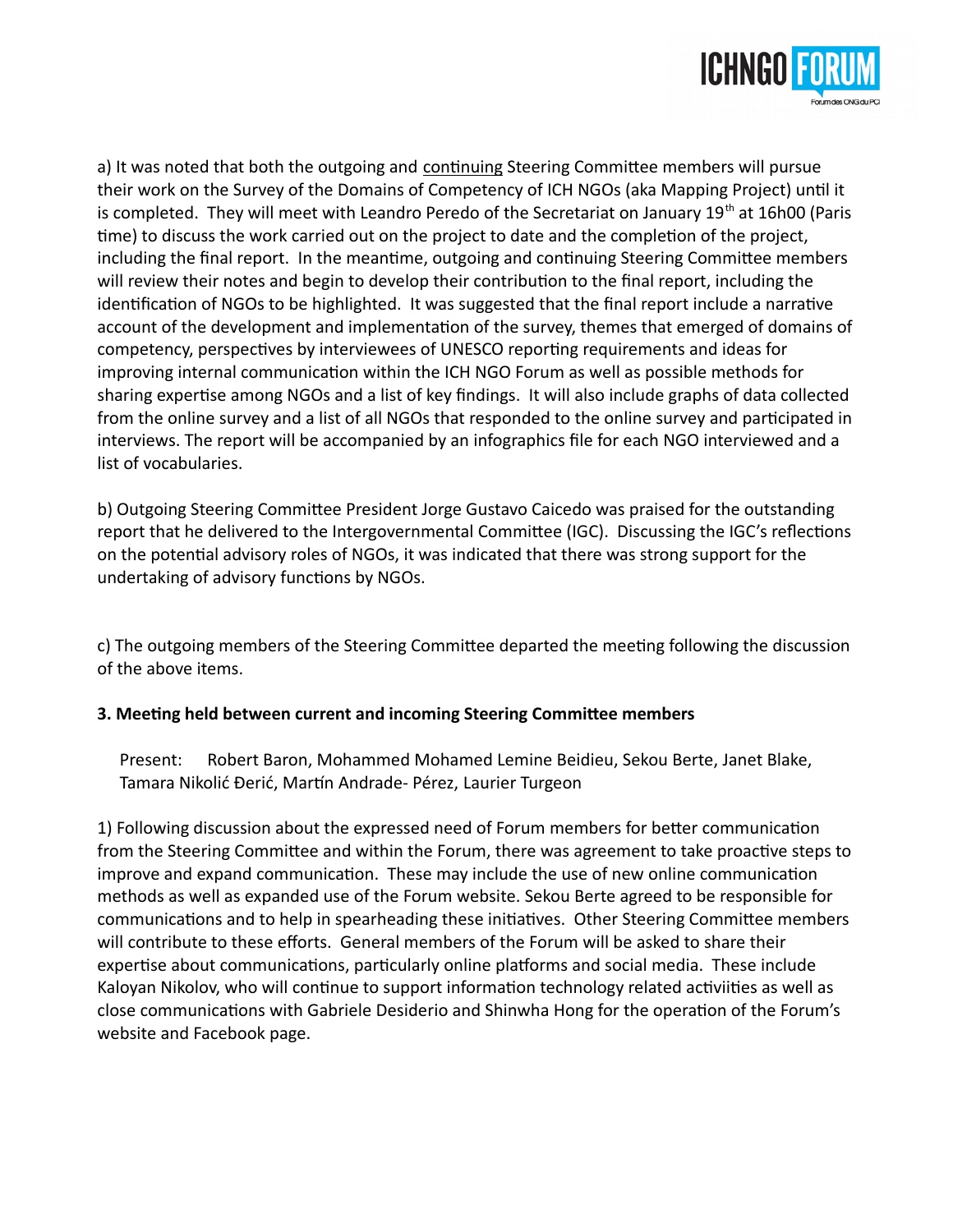

2) The possibility of combining the positions of Secretary and Treasurer was discussed. Ultimately the Steering Committee decided to continue keeping these positions separate, in keeping with the Forum's bylaws.

The following were chosen by consensus for the executive positions of the Steering Committee for 2021-2022:

Laurier Turgeon, - President Janet Blake – Vice President Robert Baron – Secretary Martín Andrade- Pérez - Treasurer.

### **Steering Committee 2020 - 2021**

Western Europe and North America: Mr. Laurier Turgeon - L'Association canadienne d'ethnologie et de folklore (Canada) - *President*

Eastern Europe: Ms. Tamara Nikolić Đerić – Association House of Batana (Croatia)

Latin America and the Caribbean: Mr. Martín Andrade- Pérez- Erigaie Foundation (Colombia) -

### *Treasurer*

Asia and the Pacific: Ms. Janet Blake – Persian Garden Institute for Living Heritage - (Islamic Republic of Iran) – *Vice President* Africa: Mr. Sekou Berte - Mali Cultural Heritage Agency (Mali) Arab States: Mr. Mohammed Mohamed Lemine Beidieu – Association mauritanienne pour la sauvegarde du partimoine culturel immatériel (Mauritania) International NGO: Mr. Robert Baron – International Society for Ethnology and Folklore - *Secretary*

3) The next meeting is scheduled for the  $5<sup>th</sup>$  of January at 4:00 pm (Paris time).

The meeting concluded at 7:00 PM.

Robert Baron **Secretary** 

**Procès-verbal du Comité directeur suite à l'élection du nouveau Comité directeur le 17 décembre 2021 à 17h30**

\_\_\_\_\_\_\_\_\_\_\_\_\_\_\_\_\_\_\_\_\_\_\_\_\_\_\_\_\_\_\_\_\_\_\_\_\_\_\_\_\_\_\_\_\_\_\_\_\_\_\_\_\_\_\_\_\_\_\_\_\_\_\_\_\_\_\_\_\_\_\_\_\_\_\_\_\_

Réunion entre les membres sortants, actuels et entrants du Comité de pilotage

Présents : Jorge Gustavo Caicedo, Kaloyan Nikolov, Reme Sakr (membres sortants) Robert Baron, Sekou Berte, Janet Blake, Laurier Turgeon (membres actuels)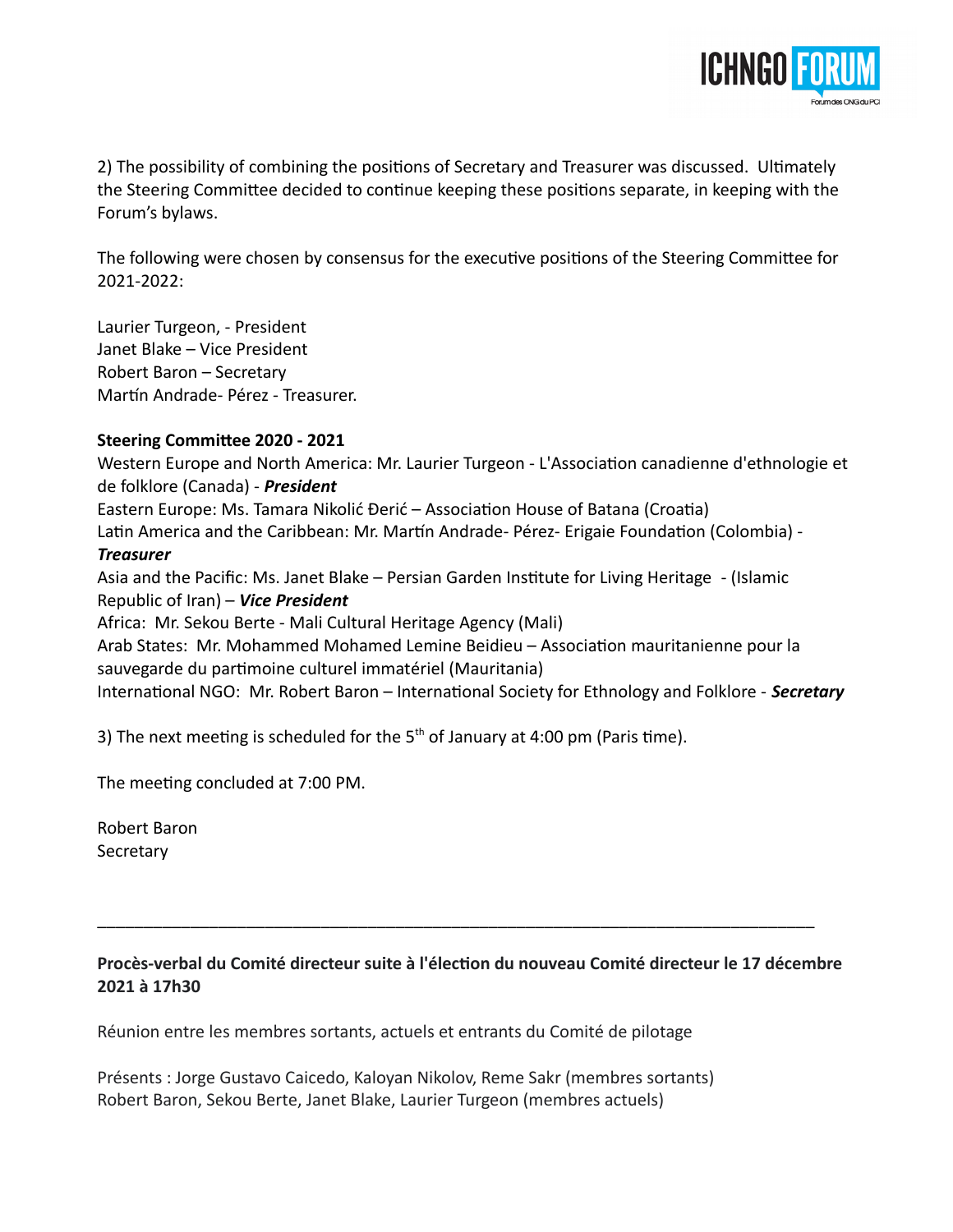

 Mohammed Mohamed Lemine Beidieu, Tamara Nikolić Đerić, Martín Andrade- Pérez (membres entrants)

Cette réunion s'est déroulée à huis clos, comme toutes les réunions du Comité directeur. Les personnes qui ont accédé au lien de la réunion au cours de la réunion ont été informées qu'elles devraient quitter la réunion.

### **1) Remerciements et bienvenue**

Les membres permanents du comité directeur ont remercié les membres sortants pour l'excellent travail qu'ils ont accompli au cours de leur mandat.

États arabes : Reme Sakr - Fiducie syrienne pour le développement (Syrie) Europe de l'Est : Kaloyan Nikolov - Association européenne des festivals de folklore (Bulgarie) Amérique latine et Caraïbes : Jorge Gustavo Caicedo – La Enciclopedia del Patrimonio Cultural Inmaterial (Mexique)

Les membres du Comité directeur ont félicité et souhaité la bienvenue aux membres nouvellement élus du Comité de pilotage :

Afrique : Sekou Berte – Agence du patrimoine culturel du Mali (Mali) (sélectionnée par le Comité directeur pour pourvoir le siège vacant de l'Afrique en juin et élu par les membres lors des élections de décembre 2021)

États arabes : Mohammed Mohamed Lemine Beidieu – Association mauritanienne pour la sauvegarde du partimoine culturel immatériel (Mauritanie)

Europe de l'Est : Tamara Nikolić Đerić – Association House of Batana (Croatie) Amérique latine et Caraïbes : Martín Andrade- Pérez -- Fondation Erigaie (Colombie)

## **2) Sujets abordés**

a) Il a été noté que les membres sortants et actuels du Comité directeur poursuivront leurs travaux coonsacré à l'Enquête sur les domaines de compétence des ONG du PCI (alias Projet de cartographie) jusqu'à ce qu'il soit terminé. Ils rencontreront Leandro Peredo du Secrétariat le 19 janvier à 16h00 (heure de Paris) pour discuter du travail effectué sur le projet à ce jour et de l'achèvement du projet, y compris le rapport final. Dans l'intervalle, les membres sortants et actuels du Comité directeur examineront leurs notes et commenceront à développer leur contribution au rapport final, y compris l'identification des ONG à mettre en évidence. Il a été suggéré que le rapport final comprenne un compte rendu de l'élaboration et de la mise en œuvre de l'enquête, les thèmes qui ont émergé des domaines de compétence, les perspectives des personnes interrogées sur les exigences des rapports de l'UNESCO et des idées pour améliorer la communication interne au sein du Forum des ONG du PCI aussi bien que les méthodes possibles de partage d'expertise entre les ONG et une liste des principales conclusions. Il comprendra également des graphiques des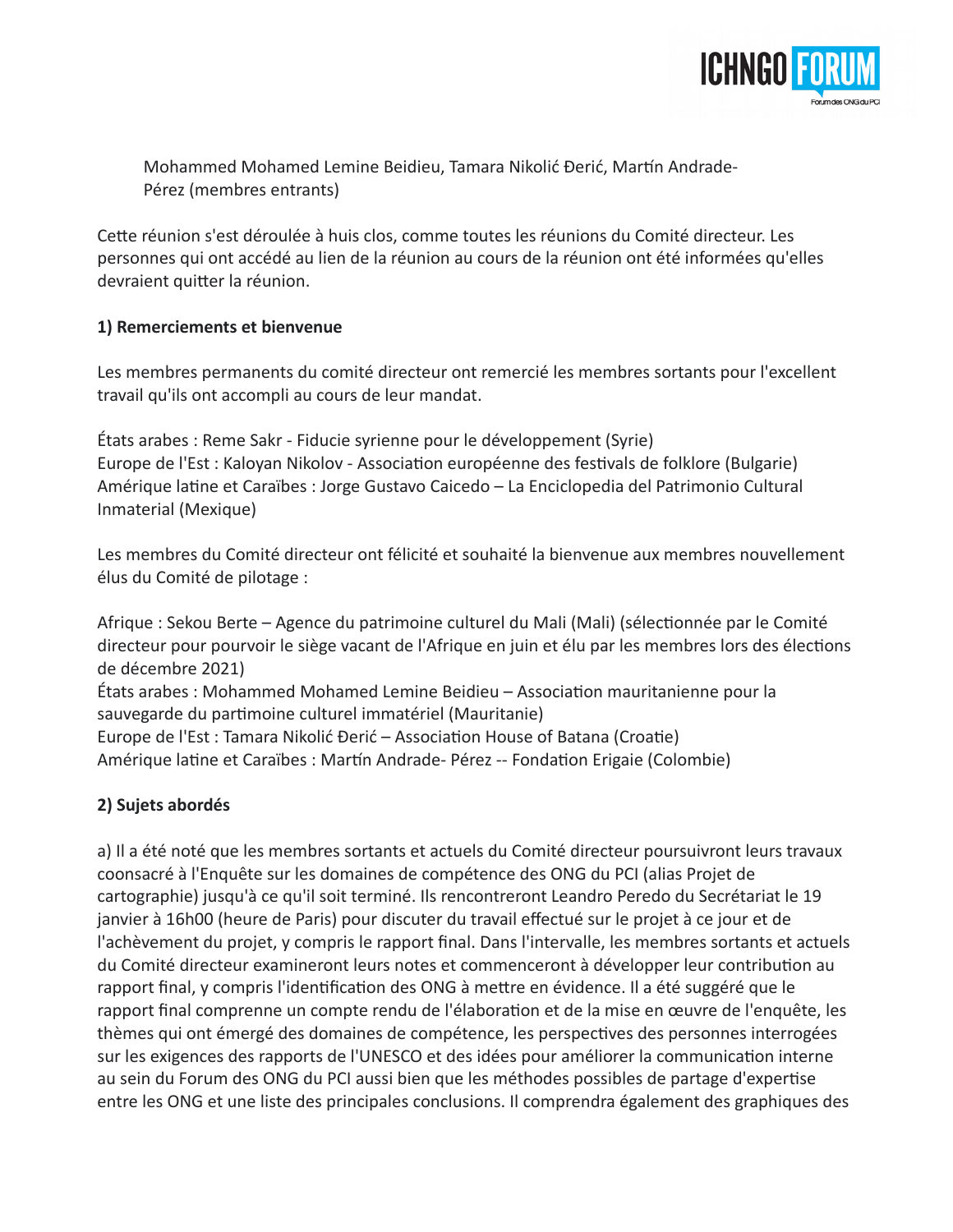

données collectées à partir de l'enquête en ligne et une liste de toutes les ONG qui ont répondu à l'enquête en ligne et ont participé aux entretiens semi-dirigés. Le rapport sera accompagné d'un dossier d'infographie pour chaque ONG interrogée et d'une liste de vocabulaires.

b) Le Président du Comité directeur sortant, Jorge Gustavo Caicedo, a été félicité pour le rapport remarquable qu'il a remis au Comité intergouvernemental (CIG). Lors de la discussion des réflexions de l'IGC sur les rôles consultatifs potentiels des ONG, il a été remarqué qu'il y avait un fort soutien pour l'exercice de fonctions consultatives par les ONG.

c) Les membres sortants du Comité directeur ont quitté la réunion suite à la discussion des points cidessus.

### **3. Réunion entre les membres actuels et entrants du Comité directeur**

Présents : Robert Baron, Mohammed Mohamed Lemine Beidieu, Sekou Berte, Janet Blake, Tamara Nikolić Đerić, Martín Andrade-Pérez, Laurier Turgeon

1) À la suite d'une discussion sur le besoin exprimé par les membres du Forum d'une meilleure communication au sein du Comité directeur et au sein du Forum, il a été convenu de prendre des mesures proactives pour améliorer et élargir la communication. Celles-ci peuvent inclure l'utilisation de nouvelles méthodes de communication en ligne ainsi qu'une utilisation élargie du site Web du Forum. Sekou Berte a accepté d'être responsable de la communication et d'aider à mener ces initiatives. D'autres membres du Comité directeur contribueront à ces efforts. Les membres généraux du Forum seront invités à partager leur expertise sur les communications, en particulier les plateformes en ligne et les médias sociaux. Il s'agit notamment de Kaloyan Nikolov, qui continuera à soutenir les activités liées aux technologies de l'information ainsi que des communications étroites avec Gabriele Desiderio et Shinwha Hong pour le fonctionnement du site Web et de la page Facebook du Forum.

2) La possibilité de combiner les postes de secrétaire et de trésorier a été discutée. En fin de compte, le comité directeur a décidé de continuer à garder ces postes séparés, conformément aux statuts du Forum.

Les personnes suivantes ont été choisies par consensus aux postes exécutifs du Comité directeur pour 2021-2022 :

Laurier Turgeon, - Président Janet Blake – Vice-présidente Robert Baron – Secrétaire Martín Andrade- Pérez - Trésorier.